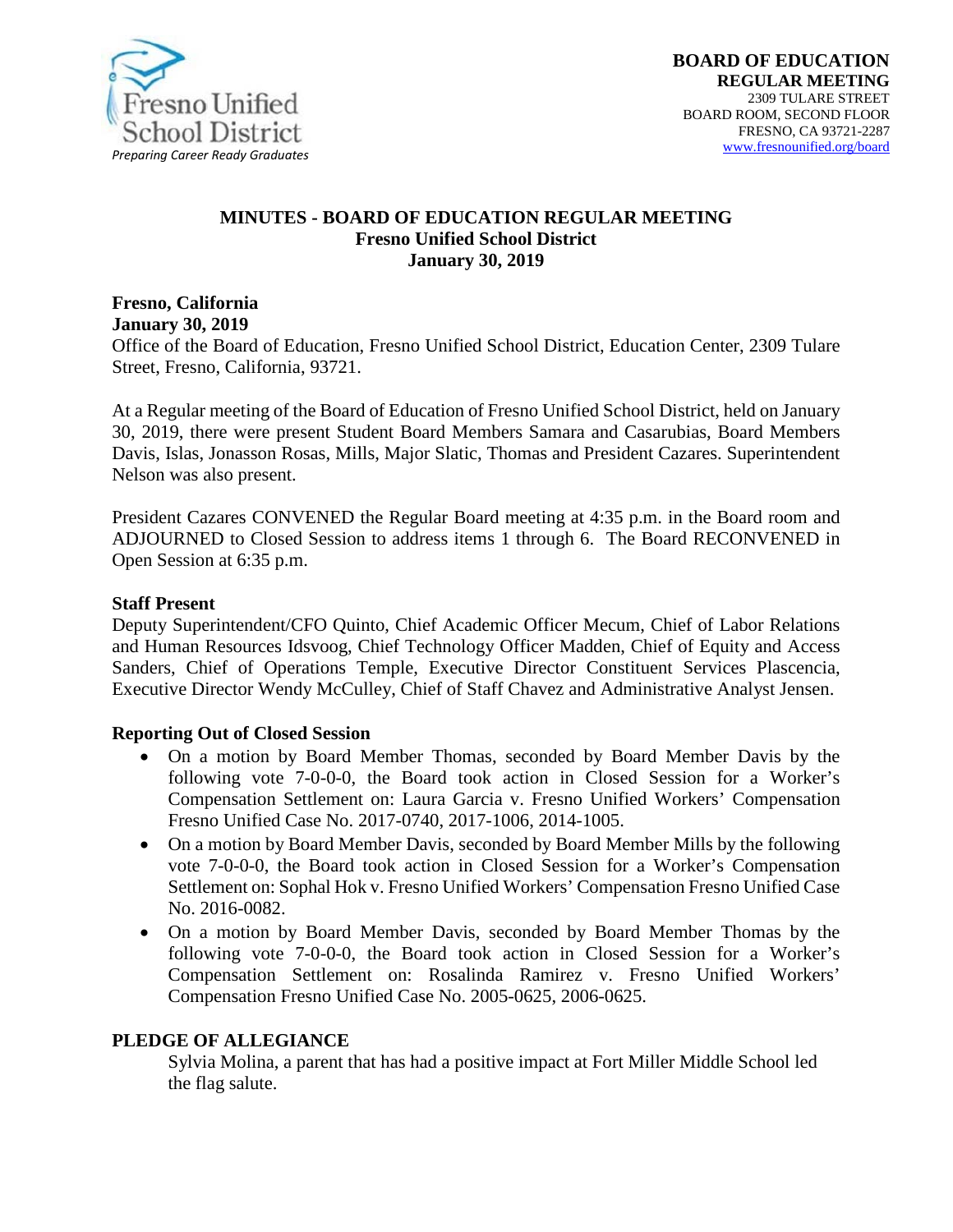## **HEAR Reports from Student Board Representatives**

Dominick Antuna and Joshua Camarillo, ASB representatives from Edison High School, shared with the board that they have been learning about the Student Advisory Board project the Human Element, to find ways to make a greater impact on younger students and encourage kindness. In addition, they shared that in March, Edison will have their Sadie's Dance along with Diversity Assembly. Leadership is implementing an idea where students will nominate and recognize teachers for their hard work, dedication and commitment. Students that are taking AP classes are being recognized too and the Academic Decathlon team has been studying to prepare for upcoming competitions.

Students from Gaston Middle School were present and spoke about what they love about being a student at their school.

# **HEAR Report from Superintendent**

- Highlighted that February 4-8 is National School Counseling Week. Superintendent extended a special recognition to School Counselors for supporting the district and the students that we serve. Superintendent encouraged sites to take time to celebrate their school counselors and let them know how much they are appreciated.
- Nelson shared that the next agenda will not include an expected list of potential special education investments, as staff wants to ensure they provide the most comprehensive presentation in conjunction with labor partners, the special education committee and the community.
- Superintendent shared that the board will consider a resolution declaring January as National Slavery and Human Trafficking Prevention Month. For the last three years the District's Relevant Engagement with Art and Literacy program or R.E.A.L brings students in grades K-12 to engage in real life community conversations thought age appropriate lessons. Beginning Saturday, a number of our McLane ArtVenue students will install life size pop-up cutouts of human trafficking victims at four locations. The purpose of the project, "After Dark: Breaking the Chains of Human Trafficking" is to create awareness of the human trafficking crisis. The community can scan the QR code and read the story specific to each one of the individuals featured in the art pieces featured downtown.
- Nelson also shared that on February 9 at 11:15 a.m., Fresno High School will officially dedicate its baseball field on behalf of longtime teacher, coach and athletic director Ken Papi. Back in October, the Board approved naming the field in Mr. Papi's honor.
- Last, Superintendent shared that the Fresno Unified family lost a beloved administrator last week with the passing of assistant superintendent Holland Locker. His empty chair served as a somber reminder of the loss so many have been struggling with over the last several days. Superintendent thanked those who have been reaching out sharing stories of Holland and sending love and condolences. Nelson shared that during the last board meeting, trustees celebrated Holland as they approved his upcoming retirement, many did not know at the time, including the Board that Holland had been privately battling cancer for the last several months. Superintendent finished his remarks sharing a video honoring our colleague and friend – [Holland Locker.](https://na01.safelinks.protection.outlook.com/?url=https%3A%2F%2Fvimeo.com%2F313885548&data=02%7C01%7CJennifer.Aguilar%40fresnounified.org%7C0a96c94d16d248856dc608d6873e4b56%7C74c9008303c6453a801c9251cdd17eb8%7C0%7C0%7C636845098993928004&sdata=M5MrffZP7FK4MKYowdTxyhorUrNpGUXquqCG%2FttsQhY%3D&reserved=0)

*The Board of Education took a five-minute break.*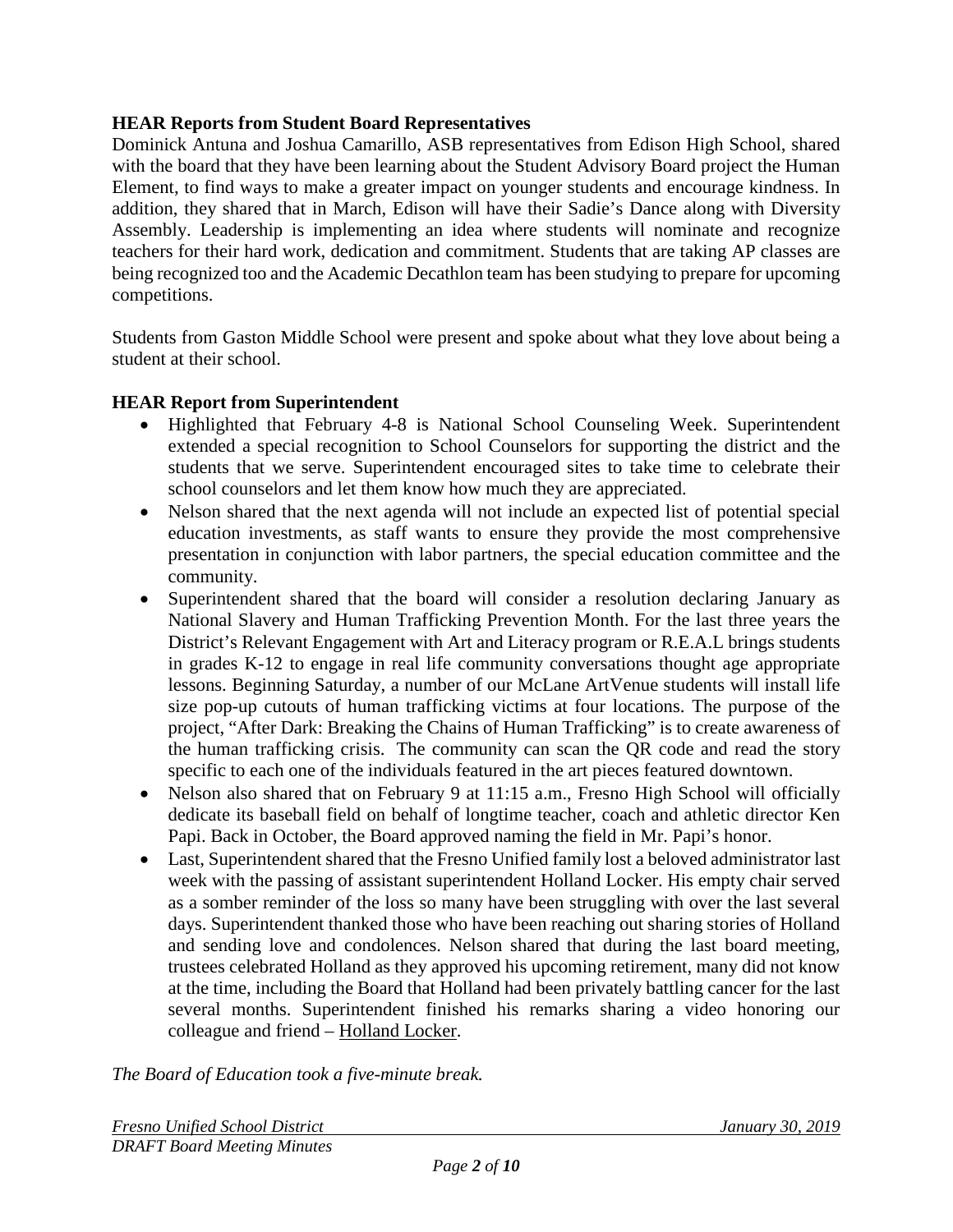# **OPPORTUNITY for Public Comment on Consent Agenda Items**

**Andrew Fabela** – Spoke about concerns regarding the hiring of a new history/economics teacher at Bullard High School. It has been seven weeks with no progress. The students are not sufficiently learning in the meantime. Requested that board members and Ms. Mazzoni keep him updated on the progress of the replacement of the teacher.

On a motion by Member Davis, seconded by Member Mills, the consent agenda, exclusive of agenda item A-6, which was pulled for further discussion, was approved on a roll call vote of 9-0- 0-0 as follows: AYES: Student Board Members Casarubias and Sarama, Board Members: Davis, Islas, Jonasson Rosas, Mills, Major Slatic, Thomas and Board President Cazares.

# **A. CONSENT AGENDA**

- **A-1, APPROVE Personnel List APPROVED as recommended,** the Personnel List, Appendix A, as submitted.
- **A-2, ADOPT Findings of Fact and Recommendations of District Administrative Board ADOPTED as recommended**, the Findings of Fact and Recommendations of District Administrative Panels resulting from hearings on expulsion and readmittance cases conducted during the period since the January 16, 2019 Regular Board meeting.

## **A-3, APPROVE Minutes from Prior Meeting**

**APPROVED as recommended,** the draft minutes for the December 12, 2018 Regular Meeting and January 9, 2019 Special Meeting.

## **A-4, ADOPT Resolution Proclaiming the Month of February 2019 as African American History Month**

**ADOPTED as recommended**, a resolution proclaiming the month of February 2019 as African American History Month. All schools are encouraged to celebrate the contributions of African Americans throughout the month of February through the use of curricular materials and other school-related activities.

## **A-5, ADOPT Healthy Air Living Standards Resolution**

**PULLED BY STAFF. NO ACTION WAS TAKEN ON THIS ITEM.** It is recommended the Board adopt a Healthy Air Living Standards Resolution given that data suggests the Central Valley has some of the worst air quality in the nation. The youth in the Central Valley are most at-risk for developing chronic lung problems, such as asthma, and it is imperative we promote healthy air living standards.

**A-6, ADOPT Resolution Proclaiming January 2019 as National Slavery and Human Trafficking Prevention Month**

**ADOPTED as recommended**, a Resolution Proclaiming January 2019 as National Slavery and Human Trafficking Prevention Month. National Slavery and Human Trafficking Prevention Month is proclaimed by the federal government, state government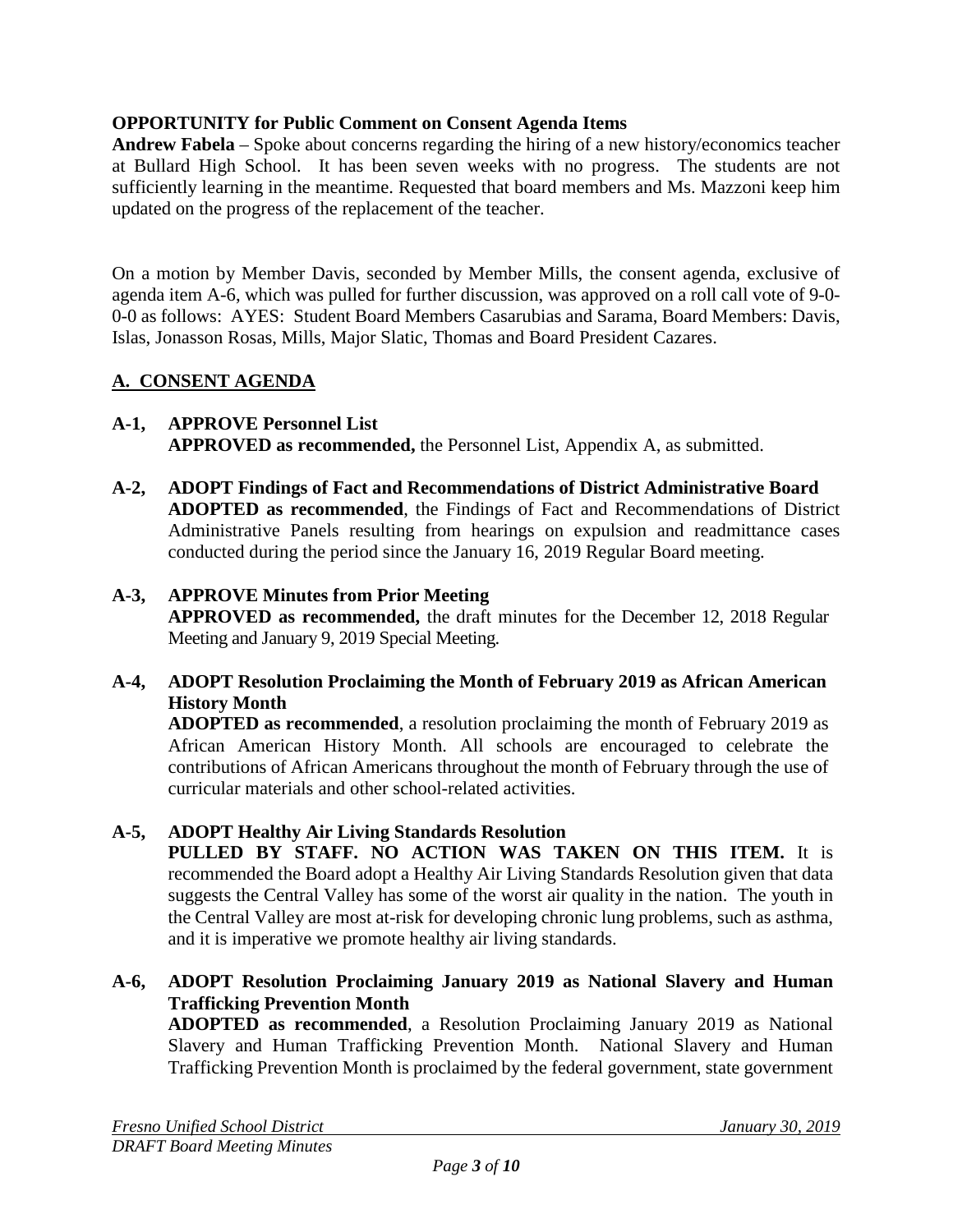and many local governmental agencies. It aims at raising awareness on human trafficking and celebrate survivors.

For the record, there were comments about the up and coming events in Fresno exhibiting the work of our students who are bringing awareness to the crisis of slavery and human trafficking, and encouraged families, staff and parents to support students and to be more conscientious about the issues that our students are trying to build public consciousness around. Board Member Islas moved for approval, seconded by Member Mills, which carried a 7-0-0-0 vote as follows: AYES: Board Members: Davis, Islas, Jonasson Rosas, Mills, Major Slatic, Thomas and Board President Cazares.

# **A-7, ADOPT Resolution 18-08 to Establish Compatibility, Uniformity and Standardization of Specific Products and Equipment for Use Throughout the District**

**ADOPTED as recommended**, a Resolution 18-08, to establish consistency of maintenance, conformity of design and compatibility of existing systems in construction projects. By adopting the resolution, and pursuant to Public Contract Code  $3400(c)(2)$ , the Board finds that it is in the best interest of the district to standardize the products and equipment listed in Exhibit A-1 and Exhibit A-2 in order to match other products and equipment in use throughout the district. Standardization of products and equipment is an industry standard best practice and part of a larger initiative to create a District Design Guide to ensure district requirements are consistently and thoroughly communicated to architects/engineers.

# **A-8, APPROVE Independent Contractor Services Agreements for Implementation of the Student Support and Academic Enrichment Grant**

**APPROVED as recommended,** two Independent Contractor Services Agreements to provide professional development to increase access to the arts to student with disabilities across Fresno Unified. The two agreements are with Fresno County Superintendent of Schools up to the amount of \$36,250 and MindPop up to the amount of \$63,000 for the grant period ending September 2019.

## **A-9, APPROVE Omnibus Amendments to Energy Services Agreements – Special Conditions with FFP BTM Solar, LLC (ForeFront Power) for Development of Solar Energy Projects at Comprehensive High Schools, Brawley Service Center, and Nutrition Center**

**APPROVED as recommended,** Omnibus Amendments to the existing Energy Services Agreements with ForeFront Power to reflect updated analysis that increases the financial benefit to the district. The projects include parking lot solar shade structures, LED lighting, battery storage units, and electric vehicle charging stations. Approval of the Omnibus Amendments will: (1) clarify that each school's solar system and battery storage system are a single system allowing ForeFront Power's investors to capture the full value of the federal incentives; and (2) based on updated analysis, provide smaller battery storage units to optimize savings to the district. Solar energy production is not affected. Based on the updated analysis, it is estimated the systems will result in \$29.5 million in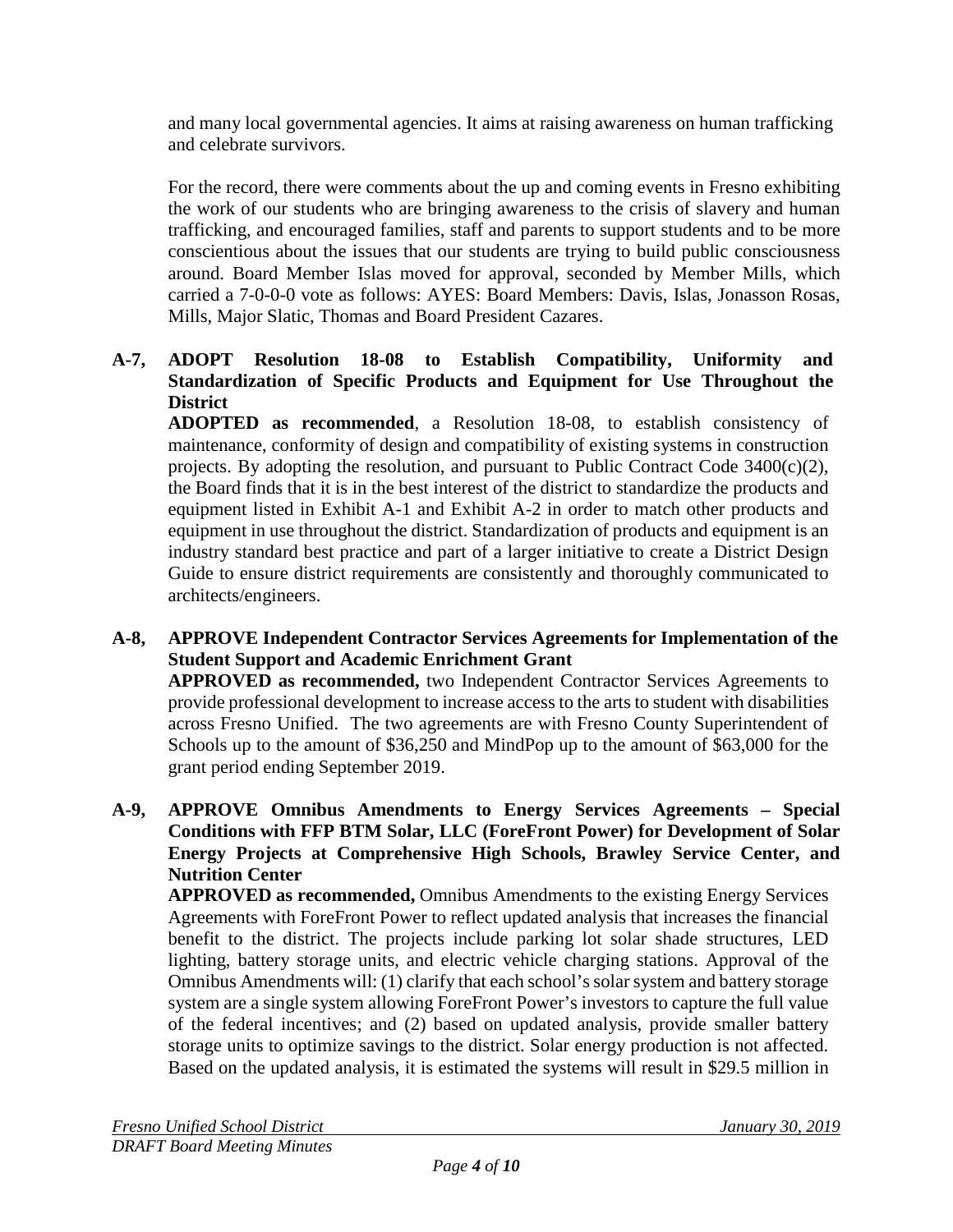avoided utility costs to the district over the 20-year term of the agreements.

# **A-10, APPROVE Award of Bid 19-14, Wishon Elementary School Boiler and Chiller Replacement**

**APPROVED as recommended,** Bid 19-14, to replace the boiler and chiller at Wishon Elementary School. Based on evaluation of greatest need, the equipment requires replacement to improve energy efficiency and cooling and heating capacity, as well as to meet San Joaquin Valley Air Pollution District regulations.

Staff recommends award to the lowest responsive, responsible bidder:

New England Sheet Metal and Mechanical Co. (Fresno, California) \$279,995

# **A-11, APPROVE Award of Bid 19-17 Phase 2A, Installation of District Video Security System at Elementary Schools: Balderas, Birney, Burroughs, Jackson, Malloch, Sunset, Thomas and Wilson**

**APPROVED as recommended,** Bid 19-17 Phase 2A, to provide high definition video security systems at eight elementary schools: Balderas, Birney, Burroughs, Jackson, Malloch, Sunset, Thomas and Wilson. The project includes installing low voltage wiring and electrical power connections, and mounting district supplied video security equipment. This is the third of eight phases of the project to provide security systems to all elementary schools. The remaining phases are planned to be completed by the start of school in August 2019. The Board prioritized safety and security projects for Measure X funding.

Staff recommends award to the lowest responsive, responsible bidder:

Sections 1 & 2: Viking Enterprises (Fresno, California) \$358,500

# **A-12, APPROVE Use of Individual Piggyback Contract in 2018/19 for Purchase of a Grant-funded Mobile Medical Unit**

**APPROVED as recommended,** a piggyback contract recommended to be approved by the Board for utilization during 2018/19 for purchase of a mobile medical unit to provide health services throughout the district. Grant funding was recently awarded to the district for purchase of the vehicle to replace the existing unit which is 15+ years old. Services provided include physical examinations, immunizations, vision and hearing screening, health education, and insurance enrollment. Piggybacking is authorized under Public Contract Code 20118 and is a best practice that takes advantage of competitive pricing from a contract formally bid by another public agency.

# **A-13, APPROVE Budget Revision No. 3 for Fiscal Year 2018/19**

**APPROVED as recommended,** Budget Revision No. 3 for fiscal year 2018/19. Periodic updates to the district's budget are presented to the Board of Education for approval. Budget Revision No. 3 includes adjustment for updated information and necessary adjustments to support the acceptance of various grant awards.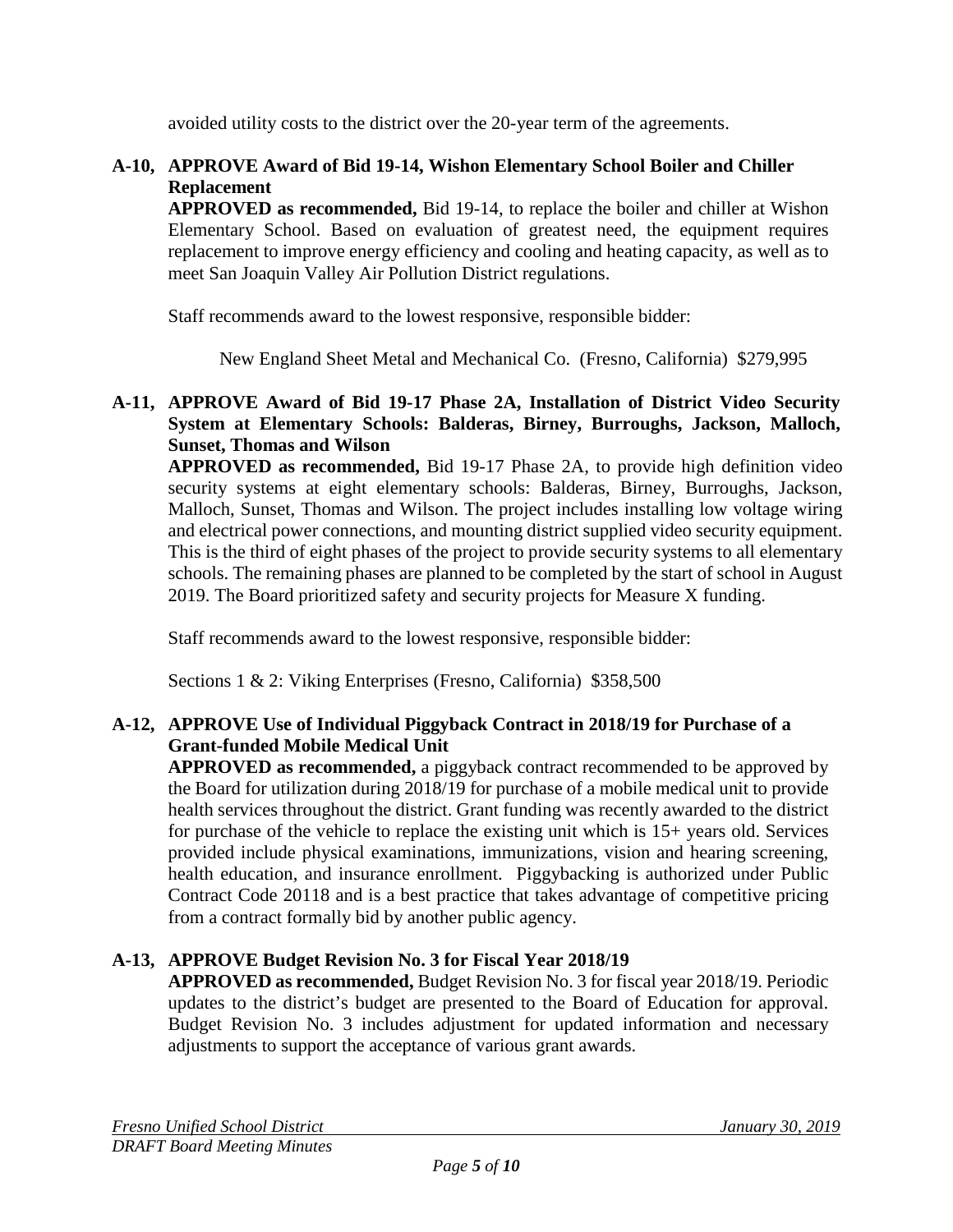## **A-14, APPROVE Provisional Internship Permits**

**APPROVED as recommended,** Provisional Internship Permit (PIP) recommendations to rehire or hire upon Board approval.

## **A-15, APPROVE Revised Job Descriptions for Paraeducator-Community Based, Paraeducator-Autism and Paraeducator-Social Emotional Intervention, Designation as Classified, Non-Exempt**

**APPROVED as recommended,** revised job descriptions which reflect the change in areas of "Education and Experience" as well as "License and Requirements" which are consistent with current duties and expectations for Paraeducator-Community Based, Paraeducator-Autism and Paraeducator-Social Emotional Intervention. The Paraeducator-Community Based position is designated Classified, non-exempt and is placed on G-28 of the Classified Salary Schedule. The Paraeducator-Autism and Paraeducator-Social Emotional Intervention positions are designated Classified, nonexempt and are placed on G-30 of the Classified Salary Schedule.

# **A-16, DENY Claim #GL18-1130-2194**

**DENIED as recommended,** a Claim for Damages by Kevin T. Xiong, case #GL18-1130- 2194.

## **A-17, RATIFY Renewal Agreement with Kaiser Permanente**

**RATIFIED as recommended,** a renewal agreement with Kaiser Permanente to provide medical services on behalf of benefit eligible employees and retirees. The district has offered medical benefit coverage through Kaiser Permanente since April 1, 2012. Kaiser is one of two different medical networks under which district employees and retirees access medical care, the other network being Anthem Blue Cross.

## **A-18, RATIFY Renewal Agreement with United Healthcare**

**RATIFIED as recommended,** a renewal agreement with United Healthcare to provide fully-insured Health Maintenance Organization (HMO) dental services on behalf of benefit eligible employees and retirees. The district has offered dental benefit coverage through United Healthcare since March 2007 when United Healthcare acquired Pacific Union Dental.

# **A-19, RATIFY Change Orders for the Projects Listed Below**

**RATIFIED as recommended,** Change Orders for the following projects:

Bid 18-02, Adult Transition Program (ATP) Modernization Project Change Order 7: \$19,612

Bid 18-09, Construction of New Classroom Buildings and Modernization of Administration Building for Slater Elementary School Change Order 6: \$171,725

Bid 18-39, Fresno High School Gymnasium HVAC Improvements Change Order 1: \$5,113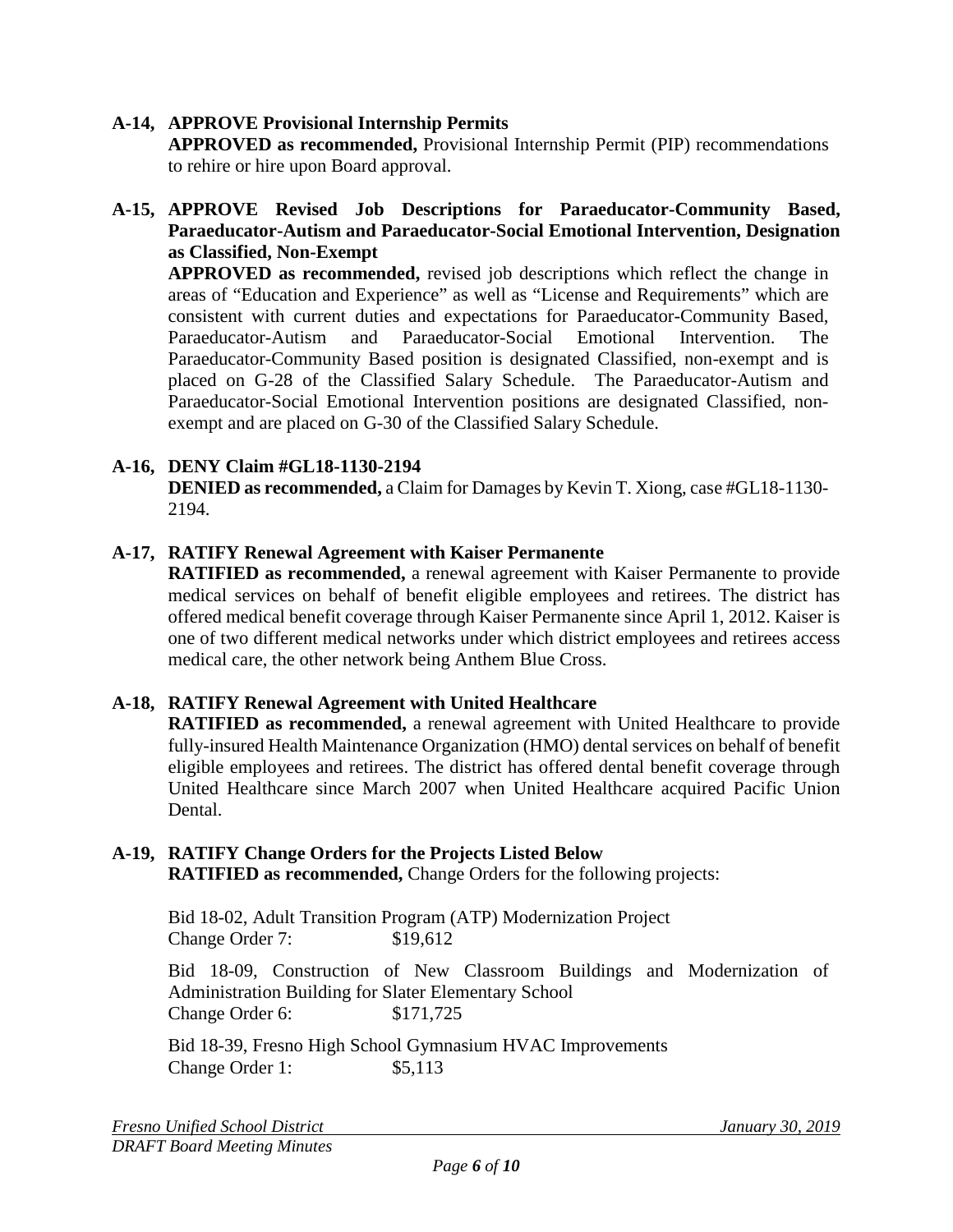# **A-20, RATIFY the Filing of Notices of Completion**

**RATIFIED as recommended,** Notices of Completion for the following projects, which have been completed according to plans and specifications.

Bid 17-14, Fresno High School Royce Hall Acoustical Improvements and Remodel

Bid 18-17 Sections A, B, D, E, Installation of Exterior Lighting Upgrades at Various **Schools** 

Bid 18-24, Sections B, C, Water Conservation and Irrigation Improvements at Various **Sites** 

Bid 18-28, Fremont Elementary School and Edison Computech Middle School Multipurpose Rooms HVAC Improvements

Bid 18-31, Storey and Viking Elementary Schools, and Tioga Middle School, Boilers and Chiller Replacement

Bid 18-38, Section A, Addicott and Vang Pao Elementary Schools' Portable Classroom Relocation and Infrastructure

## **END OF CONSENT AGENDA (ROLL CALL VOTE)**

# **UNSCHEDULED ORAL COMMUNICATIONS**

**Curtis Carlton** – Shared concerns regarding class electives and the supplies needed to teach those classes. There needs to be an oversight process.

**Jessica Mahoney** – Spoke about Mr. Slatic and the Bullard incident, hopes the district is diligent in what is true and what is not, hopes to have transparency, mentioned that Ms. Asadoorian is an employee of the district and thus a mandated reporter to any abuse and/or neglect and mentioned that Superintendent Nelson is doing a great job.

**Emily Brandt** – Spoke about Mr. Slatic and the Bullard incident, aggressive handling as inappropriate behavior, need to earn communities trust, recognize the mistakes and need to apologize to those whom you have hurt.

**Darius Assemi** – Spoke about the challenges of the district, Board Member Slatic as being a change agent, change is difficult, and that fact that we all make mistakes.

**Andrew Fabela** – Spoke about the disconnect between school sites and top administrators and the need for better oversight so the students get what they need.

**Elizabeth Garcia** – Spoke about concerns with her son at Calwa Elementary and feels that the administration is not helping her with her son's behavior.

**Venise Curry** – Shared concerns regarding the behavior that was seen on the Bullard incident/video, the behavior is inappropriate and unprofessional, the child is a minor, and as adults we need to model good self-management, and we should not condone aggressive behavior.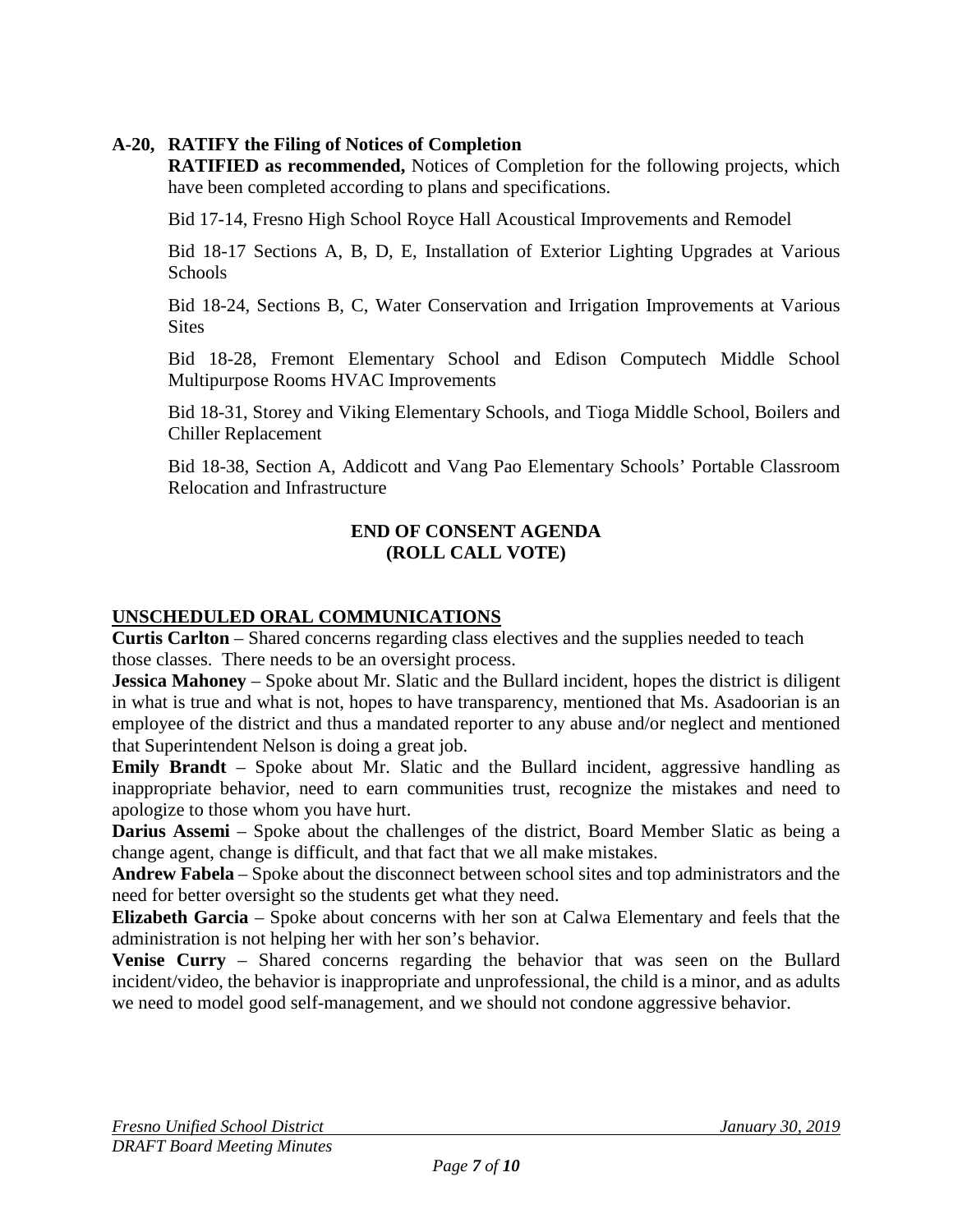# **B. CONFERENCE/DISCUSSION AGENDA**

## **Agenda Item B-21, Present and Discuss the Fall 2018 California Dashboard Results and the Publication of the School Accountability Report Card**

The Board received a presentation on the California Dashboard and School Accountability Report Card (SARC). The presentation provided updated Fall 2018 California Dashboard results as well as an overview of the state's accountability model for districts and school sites. The California Dashboard state indicators include:

- English Language Arts and Mathematic Indicator
- English Learner Progress Indicator
- Chronic Absenteeism Indicator
- Suspension Rate Indicator
- Graduation Rate Indicator
- College and Career Indicator

#### Presentation by Chief of Equity and Access Lindsay Sanders

An opportunity was provided to hear questions/concerns from members of the Board and staff was available to respond.

For the record, there were comments/questions regarding positive movement for our African American students, does the College and Career results include Career Technical Education (CTE), clarity on our distance from proficiency in English Language Arts, a request to be trained on the Dashboard, a request to have the information shared with Parent University, would like to see our interventions based on this type of data, what can we learn from our bright spots, the cause of kindergarten absenteeism, would like to see the process on the new reporting requirement for school funding, will there be regional meetings with this data, what is the district's plan to help the three comprehensive high schools with their graduation rates, clarity on disability and special education, when the test is taken, focus areas and assistance from the County Office of Education, a request to ensure input is received from school site teachers, and a request to receive an update on what is being implemented. Chief of Equity and Access Sanders was available to provide clarification. No action is required on this item.

#### **Agenda Item B-22, Present and Discuss the 2019/20 Strategic Budget Development**

At the January 16, 2019, Board of Education meeting the 2019/20 Governor's Proposed Budget and the District's preliminary strategic budget development was discussed. On January 30, 2019, staff and the Board continues budget development discussions.

#### Presentation by Deputy Superintendent/CFO Ruth F. Quinto

An opportunity was provided to hear questions/concerns from members of the Board and staff was available to respond.

For the record, there were comments/questions regarding elementary school staffing and the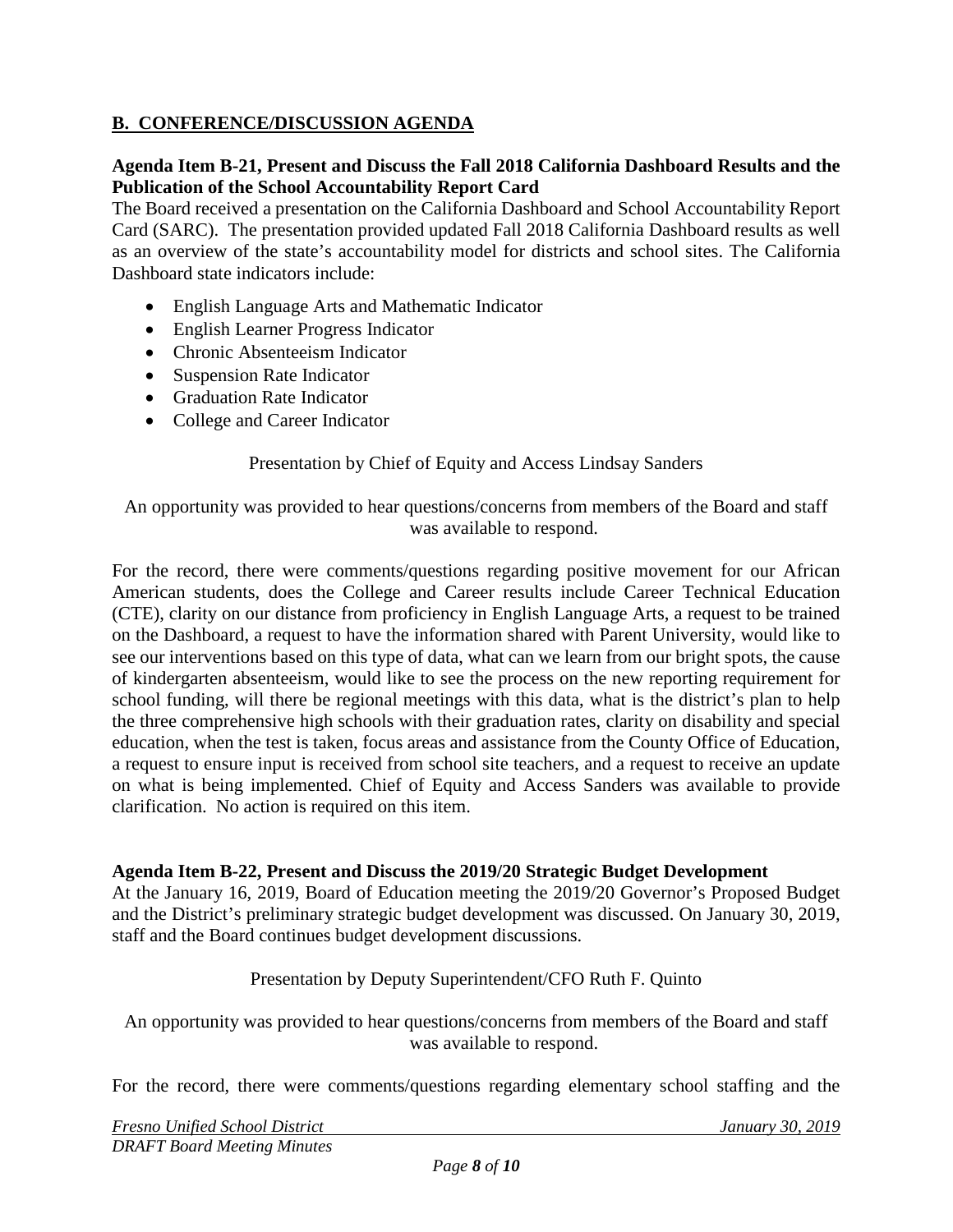number of vice principals, a request to get a break down of the Student Support budget, Early Learning budget from our new governor and how it effects the district, a suggestion to maintain or increase the districts reserve level, the recession cycle and how it effects our reserve projections, reserves going down over the past years and the reason why, and reserve levels of other large urban districts. Deputy Superintendent/CFO Quinto was available to provide clarification. No action is required on this item.

## **Agenda Item B-23, Present and Discuss Master Plan for English Learner Success: Implementation Update**

Staff presented an update about Master Plan actions being implemented in four areas: 1) Employment and development of experts in English language development and bilingual education; 2) Advancement of quality teaching for English learner students; 3) Establishment of structures and systems to support student and parent aspirations and goals; and 4) Realignment of instructional program options, policies, structures, and systems for English learner students.

Board President Cazares made a motion to postpone the presentation on the Master Plan for English Learner Success to another board meeting date. Board Member Thomas moved for approval, seconded by Member Major Slatic, which carried a 7-0-0-0 vote as follows: AYES: Board Members: Davis, Islas, Jonasson Rosas, Mills, Major Slatic, Thomas and Board President Cazares.

# **C. RECEIVE INFORMATION & REPORTS**

## **The Board was in receipt of the following items:**

Agenda Item C-24, the Fresno Teachers Association – Trades Professionals Initial Proposal to Fresno Unified School District for the 2019-2022 Successor Agreement

Agenda Item C-25, The Fresno Unified School District Initial Proposal to Fresno Teachers Association–Trades Professionals for the 2019-2022 Successor Agreement

# **BOARD/SUPERINTENDENT COMMUNICATION**

**Board Member Jonasson Rosas** – Requested information regarding Saturday school specifically the educational offerings and its intent, would like an update as to where we are with having a graduation ceremony in Spanish, would like staff to look at the districts art programs to ensure the students have what they need, would like staff to take a look at the testing schedule and possible partnering with agencies because the end of the month is stressful for many families that receive benefits/social assistance, and would like to see the district have a standardized process for bad air days for school-based activities and extracurricular activities.

**Board Member Davis** – Thanked Mr. Danisi and staff for the LCAP meeting held at Sunnyside High School and looks forward to the feedback.

**Board Member Mills** – Requested guidelines and protocols for bad air days and invited everyone